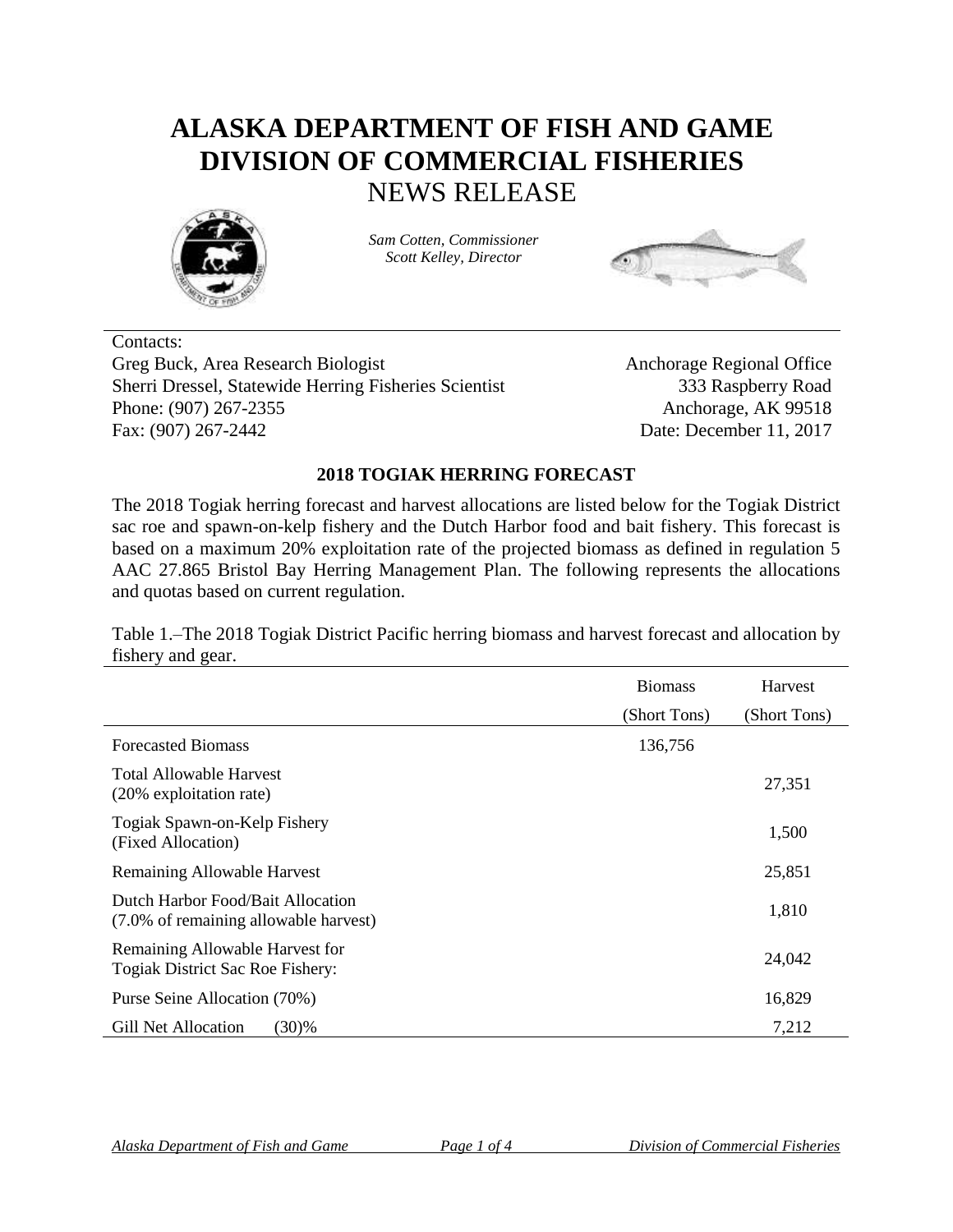## **2018 TOGIAK HERRING FORECAST SUMMARY**

The Pacific herring mature biomass in the Togiak District was estimated by aerial surveys at 90,269 tons in 2017 and is forecast to be 136,756 tons in 2018 (Figure 1). Age 4–6 herring are expected to comprise 15% of the biomass, age 7–10 herring are expected to comprise 51% while the remaining  $34\%$  are expected to be age 11+ of the run by weight (Figure 2). The average weight of a fish in the forecasted mature population is projected as 378g while the average weight of a fish in the forecasted mature population that is vulnerable to the purse seine fishery is forecast as 381g. The difference between these two weights is due to the selectivity of the purse seine fleet. The allowable harvest at a 20% exploitation rate of the forecasted 2018 run implies a potential harvest of 27,351 tons in all fisheries and 24,042 tons in the Togiak sac roe fisheries (purse seine and gillnet). A harvest of this size would be  $\sim 81\%$  of the recent 10-year average purse seine fleet harvest.

An age-structured assessment (ASA) model is used to forecast the Togiak herring population. The ASA model utilizes time series of catch, age composition of the purse seine harvest, age composition of the mature population data, and aerial survey biomass estimates plus catch from 1980 forward. Samples from the entire commercial purse seine harvest are used to estimate age composition of the seine harvest. Sample groups from the commercial purse seine harvest that include the peak run survey and the post-fishery survey as well as harvest prior to the peak are used to estimate age composition of the mature population biomass. Aerial survey biomass estimates plus pre-survey harvest are used to estimate mature biomass. This model uses betweendataset weighting and variable weighting within the aerial survey dataset to reflect the confidence staff has in the respective datasets and the confidence staff has in the individual aerial survey estimates based on the number of surveys, timing of surveys, weather and water conditions. The forecasted average weight at age of herring for 2018 was calculated as the most recent two-year average.

Survey biomass estimates of the Togiak herring mature population have been estimated with aerial surveys since the late 1970s, concurrent with development of the sac-roe fishery. Surveys to estimate total mature biomass were not flown in 2016 due to budget constraints. In 2017, surveys were flown between 28 April and 15 May with the highest biomass observed on 9 May in 2017. Due to weather limitations, peak biomass was likely not observed in 2017, so the 2018 forecast was based on previous aerial surveys and 2017 biological data.

Herring are detected in our sampling effort when they recruit into the fishery; a process that we believe begins around age-4 and is fully complete by age-9. Large recruitments in this population generally occur every eight to ten years and typically last one or two years. The last large recruitment event experienced by the Togiak herring population was the 2005 year-class, which was detected in 2009 when the age-4 fish recruited to the fishery. Biological sampling in 2017 suggests that the age-4 recruit class may be larger than the past few years. It should be noted that measuring contributions of younger age classes is difficult because these fish are not fully recruited (available) in the harvest and often arrive on the spawning grounds near the end of the fishery.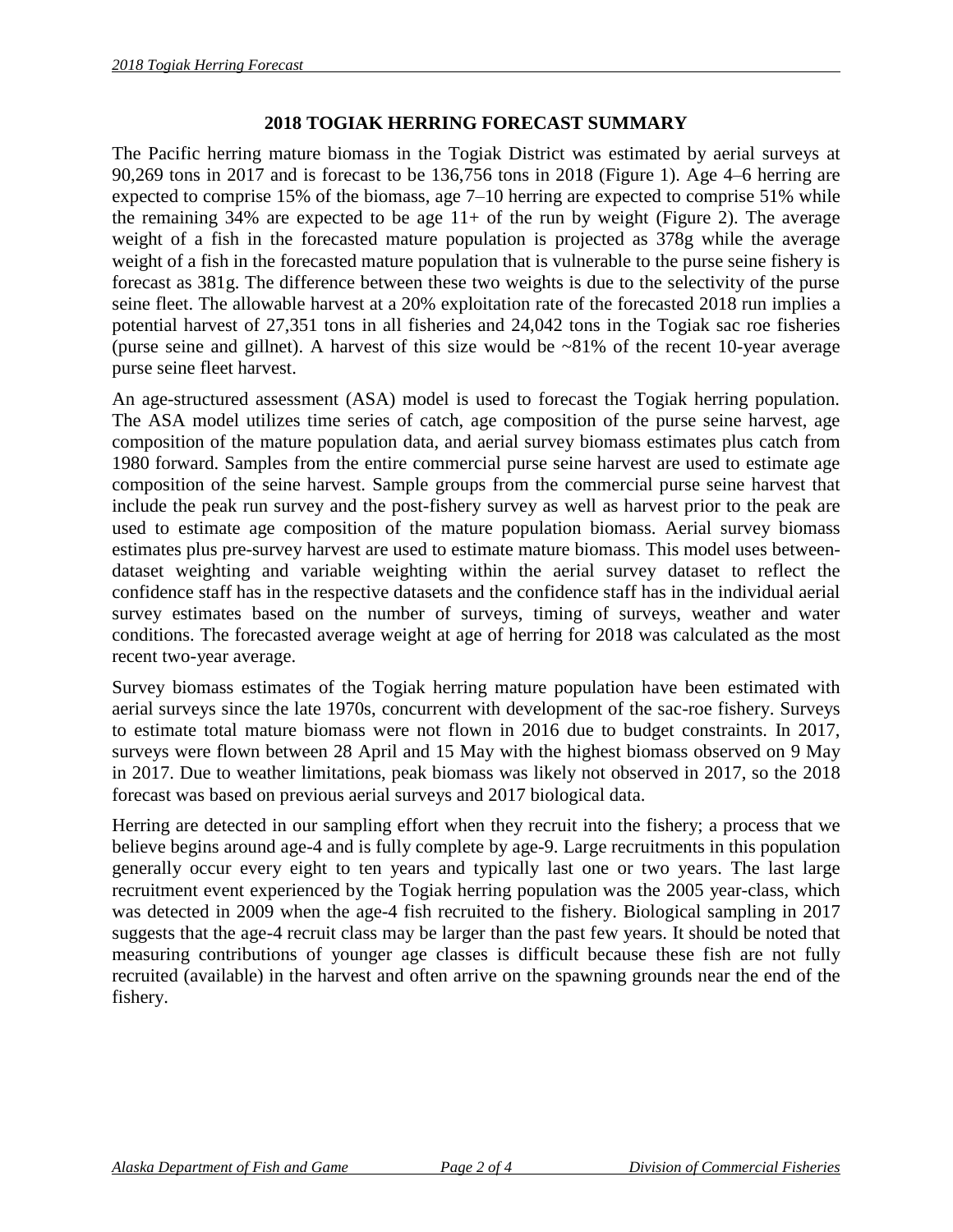

Figure 1.**–**Model-estimated mature biomass (black line). Annual abundance estimates (circles) were given confidence weightings ranging from 0 (no confidence) to 1 (full confidence) indicated by relative circle size. Estimated mature spawning biomass forecast for 2018 indicated by black star.